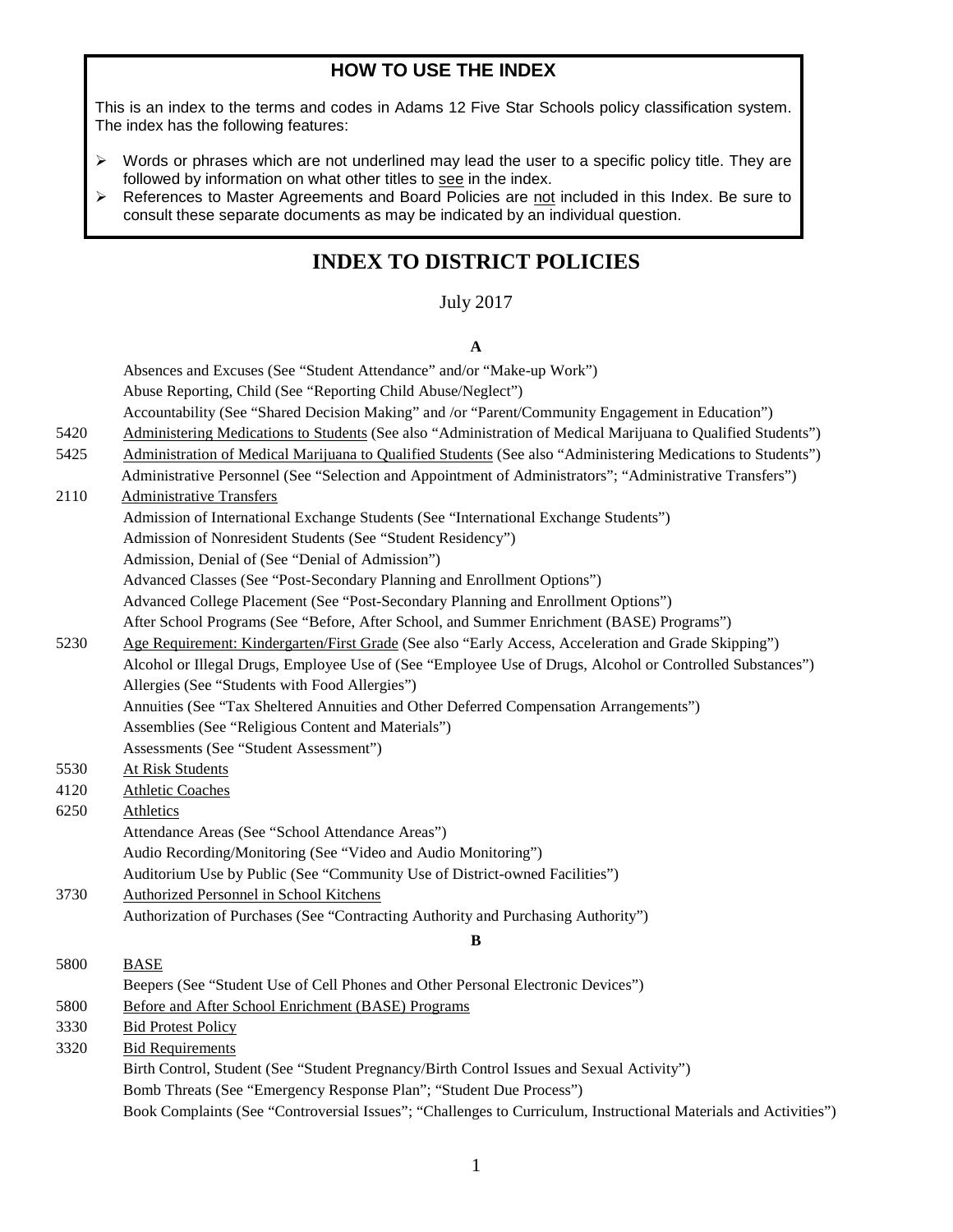### **B, cont.**

| 1400 | <b>Booster Organizations/Parent Groups</b>                                                                                                                  |
|------|-------------------------------------------------------------------------------------------------------------------------------------------------------------|
|      | Boundary Change (See "School Attendance Areas")                                                                                                             |
|      | Building Use (See "Community Use of District-Owned Facilities")                                                                                             |
| 3810 | <b>Building Access</b>                                                                                                                                      |
|      | Bullying (See "Student Bullying, Harassment, Hazing, Intimidation and Threatening Behavior                                                                  |
|      | Buses, School (See "Student Transportation")                                                                                                                |
| 3350 | Business Sponsorships, Advertising Agreements and Exclusivity Contracts                                                                                     |
|      | $\mathbf C$                                                                                                                                                 |
|      | Cafeterias (See "Nutrition Services Operations")                                                                                                            |
|      | Calendar (See "Perpetual School Calendar")                                                                                                                  |
|      | Cellular Phones (See "Student Use of Cell Phones and Other Personal Electronic Devices" and "Employee Cell Phone and<br>Other Personal Electronic Devices") |
|      | Censorship (See "Controversial Issues"; "Challenges to Curriculum, Instructional Materials and Activities")                                                 |
|      | Ceremonies (See "Religious Content and Materials"; "Memorials, Vigils and Remembrances")                                                                    |
| 1500 | Challenges to Curriculum, Instructional Materials and Activities                                                                                            |
| 1600 | <b>Charter Schools</b>                                                                                                                                      |
|      | Child Abuse Reporting (See "Reporting Child Abuse/Neglect")                                                                                                 |
| 5260 | Choice of Schools and School Transfers                                                                                                                      |
|      | Citizens' Committees (See "Parent/Community Engagement in Education")                                                                                       |
| 8900 | <b>Classified Employee's Rights and Responsibilities</b>                                                                                                    |
| 4115 | Classroom Removal of Disruptive Students by a Teacher                                                                                                       |
|      | Classroom Space (See "Use of Classroom Space")                                                                                                              |
|      | Clothing, Prohibited (See "Staff Dress, Accessories and Grooming"; "Student Dress Code")                                                                    |
|      | Clubs (See "Co-Curricular Student Organizations")                                                                                                           |
|      | Coaches (See "Athletic Coaches")                                                                                                                            |
| 5620 | <b>Co-Curricular Student Organizations</b>                                                                                                                  |
|      | College Classes (See "Post-Secondary Planning and Enrollment Options")                                                                                      |
| 4310 | Communicable Diseases - Staff                                                                                                                               |
| 5440 | Communicable Diseases - Students                                                                                                                            |
|      | Community Engagement in Shared Decision Making (See "Parent/Community Engagement in Education" and/or "Shared<br>Decision Making")                          |
| 1300 | Community Use of District-Owned Facilities                                                                                                                  |
|      | Compensation (See "Guidelines for Compensating Certified Staff - Opening New Schools/Renovating of Existing<br>Schools")                                    |
|      | Complaint (See "Public Complaint")                                                                                                                          |
|      | Computer Use (See "Employee Use of Computers, the Internet and Electronic Communications" and/or "Student Use of                                            |
|      | District Technology and the Internet")                                                                                                                      |
|      | Conduct Code (See "Student Code of Conduct")                                                                                                                |
|      | Conferences (See "Employee Professional Learning and Development Travel Expenses and Reimbursement")                                                        |
|      | Conflict of Interest, Staff (See "Staff Ethics/Conflicts of Interest/Nepotism")                                                                             |
|      | Consulting Activities, Staff (See "Staff Ethics/Conflicts of Interest/Nepotism")                                                                            |
| 3310 | <b>Contracting Authority and Purchasing Authority</b>                                                                                                       |
| 4230 | Controlled Substance and Alcohol Testing for Employees with Driving Responsibilities                                                                        |
| 6220 | <b>Controversial Issues</b>                                                                                                                                 |
| 6600 | Copyright                                                                                                                                                   |
| 5140 | <b>Corporal Punishment</b>                                                                                                                                  |
|      | Counseling, Staff (See "Employee Assistance Program")                                                                                                       |
|      | Corporate Sponsorships (See "Business Sponsorships, Advertising Agreements and Exclusivity Contracts")                                                      |
| 6200 | <b>Course/Program Development</b>                                                                                                                           |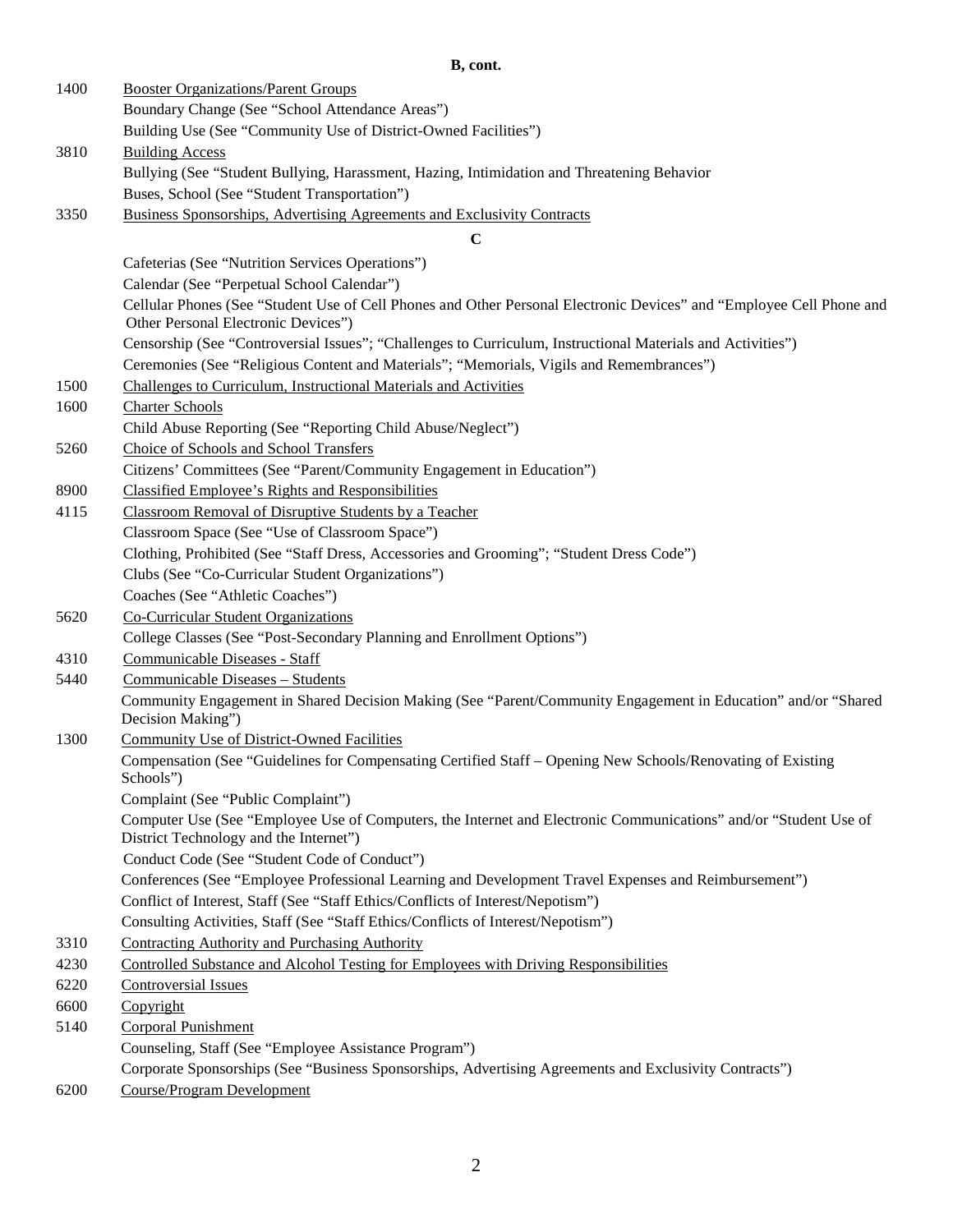**D** Day Care (See "Before and After School Enrichment (BASE) Programs") Debarment (See "Suspension and Debarment") 5220 Denial of Admission Detention of Students (See "Student Code of Conduct"; "Student Due Process") Development of Policies (See "Policy Development, Modification and Deletion") Dietary Needs (See "Nutrition Services Operations"; "Students with Food Allergies") Diplomas (See "Graduation Exercises", "Graduation Requirements") Disabled Individuals (See "Nondiscrimination") Disaster Plan (See "Emergency Response Plan") Discipline (See "Corporal Punishment"; "Student Code of Conduct"; "Student Due Process"; "Classroom Removal of Disruptive Students by a Teacher") Discrimination (See "Nondiscrimination"; "Student Code of Conduct"; "Student Due Process"; "Equal Employment Opportunity") Dismissal of Students (See "Student Release at Other than Normal Dismissal Times"; "Emergency School Closure and Student Release at Other Than Normal Dismissal Time") 6245 Dissection and Observation of Animals Disruptive Students (See "Classroom Removal of Disruptive Students by a Teacher"; "Student Conduct, Discipline and Due Process") 5650 Distribution of Printed Materials on School Premises 5670 Distribution of Non-District Related Materials District Technology Systems and Resources (See "Internet Safety Policy") 5450 Do Not Resuscitate Orders 8310 Document Control (See also "Records Management") Dress Code (See "Safe Schools"; "Staff Dress, Accessories and Grooming"; "Student Dress Code") Dropout (See "Parental Notice of Dropout Status") Drugs (See "Controlled Substance and Alcohol Testing for Employees with Driving Responsibilities"; "Employee Use of Drugs, Alcohol or Controlled Substances"; "Student Drug, Alcohol and Controlled Substance Offenses"; Tobacco, Nicotine and Controlled Substance Delivery Mechanisms") 6291 Dual Enrollment Due Process (See "Student Due Process") **E** 5240 Early Access, Acceleration and Grade Skipping 6500 Educational Research Electronic Devices (See "Employee Cell Phones and Other Personal Electronic Devices"; "Student Use of Cell Phones and Other Personal Electronic Devices") Elementary School Retention (See "Retention") 3510 Emergency Response Plan 5710 Emergency School Closure 5700 Emergency School Closure and Student Release at Other Than Normal Dismissal Time 4200 Employee Assistance Program 3740 Employee and Visitor Tobacco and Nicotine Use 4300 Employee/Authorized Volunteer Protection 4180 Employee Cell Phones and Other Personal Electronic Devices 4150 Employee Professional Learning and Development Travel Expenses and Reimbursement (See also "Restricted/Prohibited Expenditures") 4185 Employee Use of Computers, the Internet and Electronic Communications 4210 Employee Use of Drugs, Alcohol or Controlled Substances 5275 English Language Learner Program Enrollment (See "International Exchange Students"; "Student Residency"; "Choice of Schools and School Transfers")

Entrance Age (See "Age Requirement: Kindergarten/First Grade"; "Early Access, Acceleration, and Grade Skipping") Equal Educational Opportunities (See "Nondiscrimination / Harassment")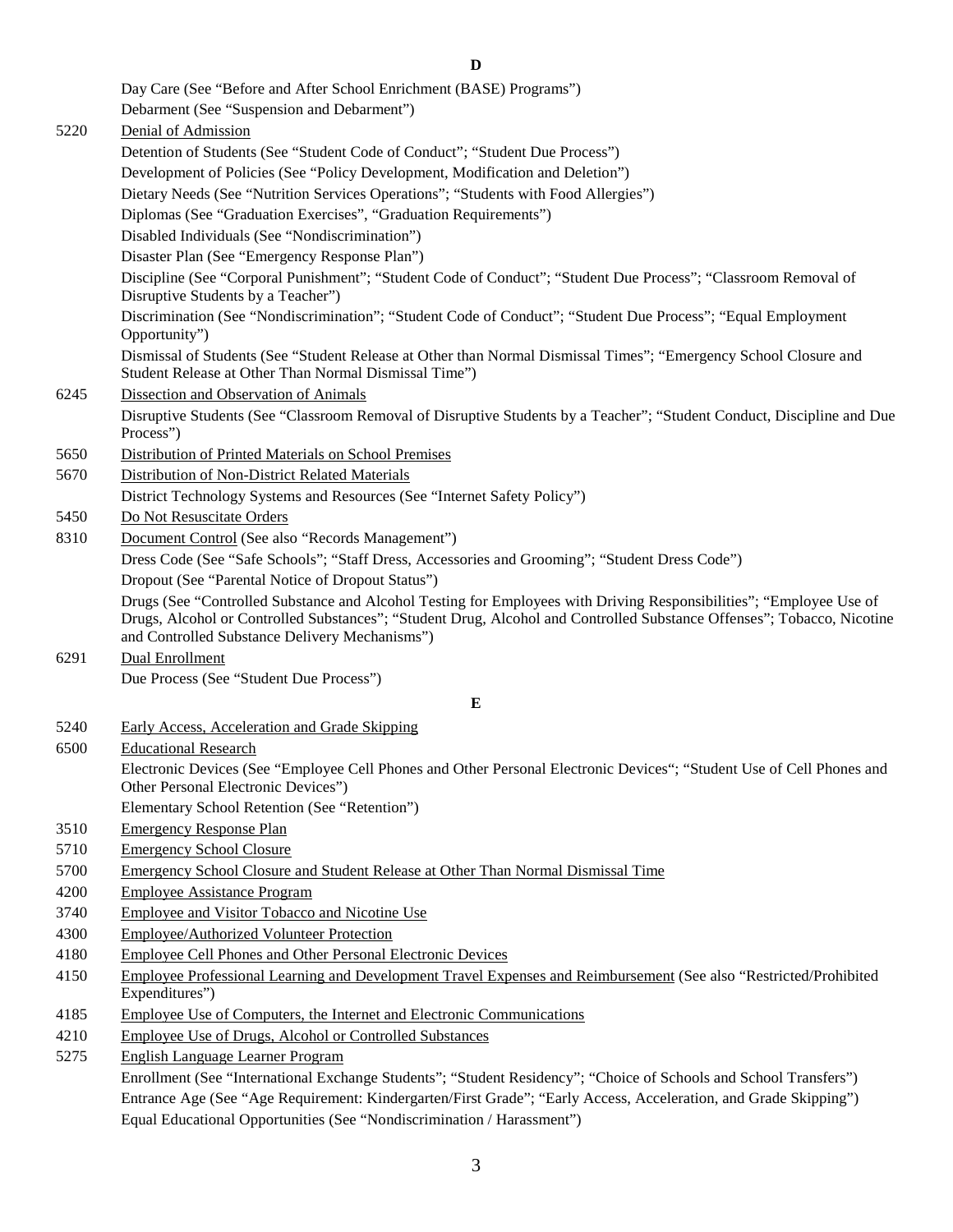## **E, cont.**

| 4140         | <b>Equal Employment Opportunity</b>                                                                                    |
|--------------|------------------------------------------------------------------------------------------------------------------------|
| 3800         | <b>Equipment Protection</b>                                                                                            |
|              | Evacuation of Building (See "Emergency Response Plan")                                                                 |
|              | Exchange Students (See "International Exchange Students")                                                              |
|              | Excuses for Student Absences (See "Student Attendance")                                                                |
|              | Expenses and Reimbursement for School District Activities (See "Restricted/Prohibited Expenditures"; "Employee         |
|              | Professional Learning and Development Travel Expenses and Reimbursement")                                              |
|              | Expulsion (See "Student Code of Conduct; Student Due Process")                                                         |
|              | F                                                                                                                      |
| 7300         | Facilities (See Also "Use of Classroom Space"; "Community Use of District-Owned Facilities"; Naming of Facilities")    |
|              | Fees, Student Activities (See "Athletics"; "Student Fees")                                                             |
|              | Field Trips and Activity Travel (See "Student Field Trips and Activity Travel")                                        |
|              | First Grade, Age Requirement (See "Age Requirement: Kindergarten/First Grade")                                         |
| 3820         | Flag Displays (See also "Pledge of Allegiance")                                                                        |
|              | Food Allergies (See "Students with Food Allergies")                                                                    |
|              | Food Service Management (See "Nutrition Services Operations")                                                          |
|              | Foreign Exchange Students (See "International Exchange Students")                                                      |
|              | Foreign Travel (See "Student Field Trips and Activity Travel")                                                         |
| 5640         | Fundraising                                                                                                            |
|              | G                                                                                                                      |
| 5080         | Gangs, Secret Societies and Disruptive Groups                                                                          |
| 4000         | <b>General Personnel Policy</b>                                                                                        |
|              | Grade One, Age Requirement (See "Age Requirement: Kindergarten/First Grade")                                           |
|              | Grades, for Behavior (See "Student Code of Conduct")                                                                   |
|              | Grade Reports (See "Reporting Student Progress")                                                                       |
|              | Grade Skipping (See "Early Access, Acceleration and Grade Skipping")                                                   |
| 6350         | <b>Graduation Exercises</b>                                                                                            |
| 6340         | <b>Graduation Requirements</b>                                                                                         |
| 4160         | Guidelines for Compensating Certified Staff - Opening New Schools/Renovating of Existing Schools                       |
|              | $\mathbf H$                                                                                                            |
|              | Handicapped Individuals (See "Nondiscrimination")                                                                      |
|              | Harassment (See "Nondiscrimination" and/or "Student Bullying, Harassment, Hazing, Intimidation and Threatening         |
|              | Behavior")                                                                                                             |
| 3530         | <b>Hazardous Materials</b>                                                                                             |
|              | Head Lice (See "Communicable Diseases – Students")                                                                     |
|              | Health (See "Administering Medication to Students"; "Communicable Diseases – Staff"; "Communicable Diseases –          |
|              | Students"; "Controlled Substance and Alcohol Testing for Employees with Driving Responsibilities"; "Do Not Resuscitate |
|              | Orders"; "Employee Use of Drugs, Alcohol or Controlled Substances"; "Reporting Child Abuse/Neglect"; "Student          |
|              | Immunizations"; "Student Tobacco Possession and Use"; "Student Drug, Alcohol and Controlled Substance Offenses";       |
| 6290         | "Employee Assistance Program")<br>Homeschooling                                                                        |
| 5270         | <b>Homeless Students</b>                                                                                               |
| 6280         | Homework                                                                                                               |
|              |                                                                                                                        |
|              | I                                                                                                                      |
|              | Immunizations (See "Student Immunizations")                                                                            |
| 8600<br>6295 | Indemnification                                                                                                        |
|              | <b>Independent Study</b>                                                                                               |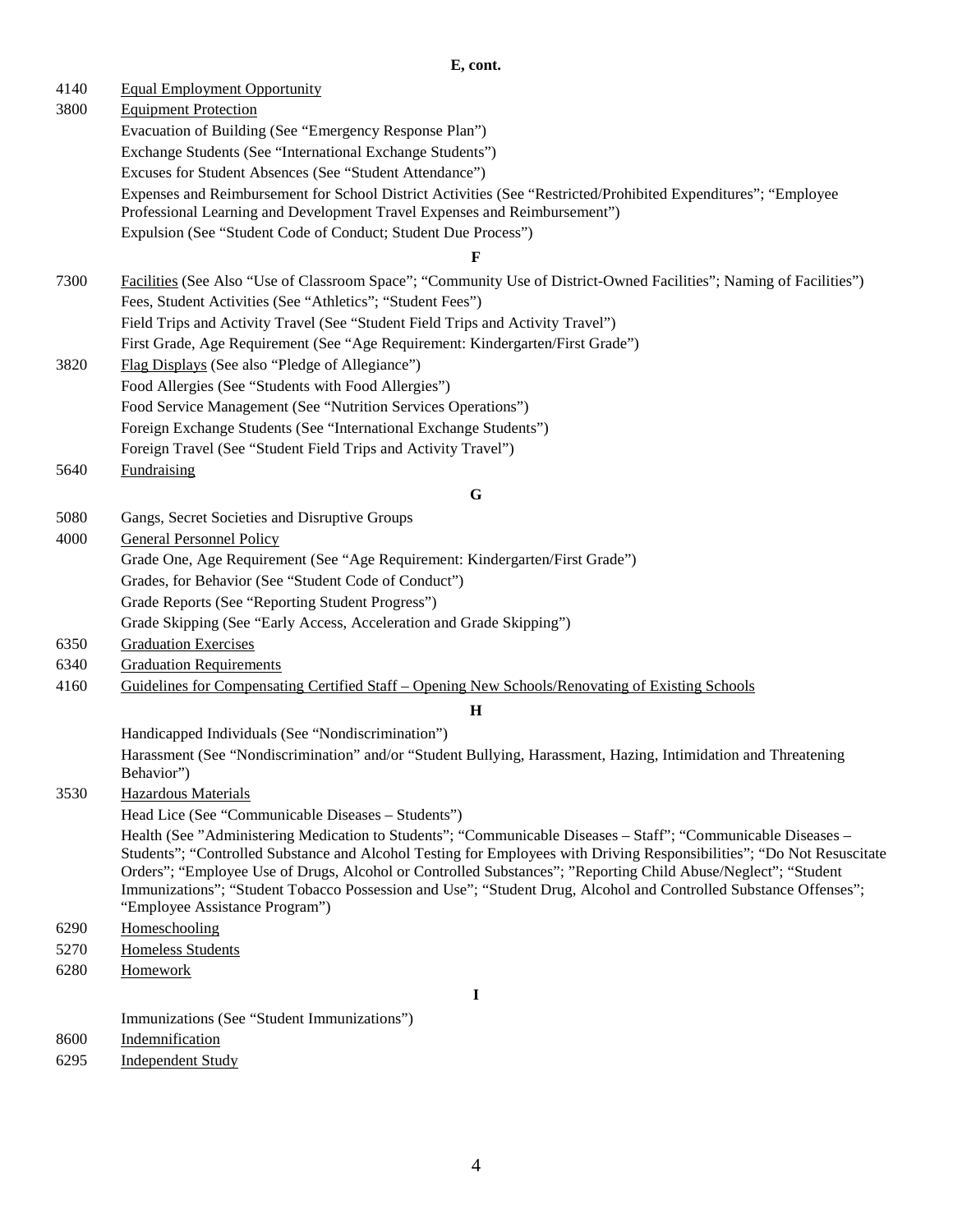## **I, cont.**

| 8900 | <b>Individual Rights and Responsibilities</b>                                                                                                                       |
|------|---------------------------------------------------------------------------------------------------------------------------------------------------------------------|
|      | Individual Rights and Responsibilities (See "Classified Employee's Rights and Responsibilities"; "Parent Rights and                                                 |
|      | Responsibilities"; "Principal Rights and Responsibilities"; "Student Rights and Responsibilities"; "Superintendent Rights                                           |
|      | and Responsibilities"; "Teacher Rights and Responsibilities")                                                                                                       |
|      | Inoculations of Students (See "Student Immunizations")                                                                                                              |
| 6230 | Instructional Materials (See also "Challenges to Curriculum, Instructional Materials and Activities")                                                               |
| 5280 | <b>International Exchange Students</b>                                                                                                                              |
|      | Internet (See "Employee Use of Computers, the Internet and Electronic Communications"; "Student Use of District<br>Technology and the Internet"; "Internet Safety") |
| 8200 | <b>Internet Safety Policy</b>                                                                                                                                       |
|      | Interscholastic Athletics (See "Athletics")                                                                                                                         |
|      | Intramural Programs (See "Athletics")                                                                                                                               |
| 3400 | <b>Investment Policy</b>                                                                                                                                            |
|      | $\bf J$                                                                                                                                                             |
|      | K                                                                                                                                                                   |
|      | Keys (See "Building Access")                                                                                                                                        |
|      | Kindergarten, Age Requirement (See "Age Requirement: Kindergarten/First Grade")                                                                                     |
|      | L                                                                                                                                                                   |
| 7200 | <b>Land Use and Development</b>                                                                                                                                     |
| 3550 | Law Enforcement in Schools                                                                                                                                          |
|      | Lice (See "Communicable Diseases - Students")                                                                                                                       |
| 7210 | Location of Schools in Industrial and Business Park Zoning Districts                                                                                                |
|      | Lunch, School (See "Nutrition Services Operations")                                                                                                                 |
|      | M                                                                                                                                                                   |
| 6281 | Make-up Work                                                                                                                                                        |
| 5610 | Memorials, Vigils and Remembrances                                                                                                                                  |
|      | Materials and Equipment (See "Bid Requirements"; "Equipment Protection"; "Building Access"; "Hazardous Materials")                                                  |
| 5430 | <b>Medical Release for Students</b>                                                                                                                                 |
|      | Medications (See "Administering Medications to Students"; "Administration of Medical Marijuana to Qualified Students")                                              |
|      | Middle School Retention Policy (See "Retention")                                                                                                                    |
|      | Military Recruiters (See "Student School Records"; "Controversial Issues"; "Distribution of Non-District Related                                                    |
|      | Material")                                                                                                                                                          |
| 6240 | Movies, Music and Media                                                                                                                                             |
|      | Music (See "Movies, Music and Media")                                                                                                                               |
|      | N                                                                                                                                                                   |
| 7500 | <b>Naming of Facilities</b>                                                                                                                                         |
|      | Nepotism (See "Staff Ethics/Conflicts of Interest/Nepotism"                                                                                                         |
| 8400 | Nondiscrimination                                                                                                                                                   |
|      | Nonresident Students (See "Student Residency")                                                                                                                      |
|      | Nurses (See "Private Duty Nurses")                                                                                                                                  |
|      | Nutrition Services (See "Nutrition Services Operations"; "Wellness Policy")                                                                                         |
| 3700 | <b>Nutrition Services Operations</b>                                                                                                                                |
|      | $\mathbf 0$                                                                                                                                                         |
| 5120 | <b>Off-Campus Behavior</b>                                                                                                                                          |
|      | Open Enrollment (See "Choice of Schools and School Transfers")                                                                                                      |
|      | Opening New Schools (See "Guidelines for Compensating Certified Staff-Opening New Schools/Renovating of Existing                                                    |
|      | Schools")                                                                                                                                                           |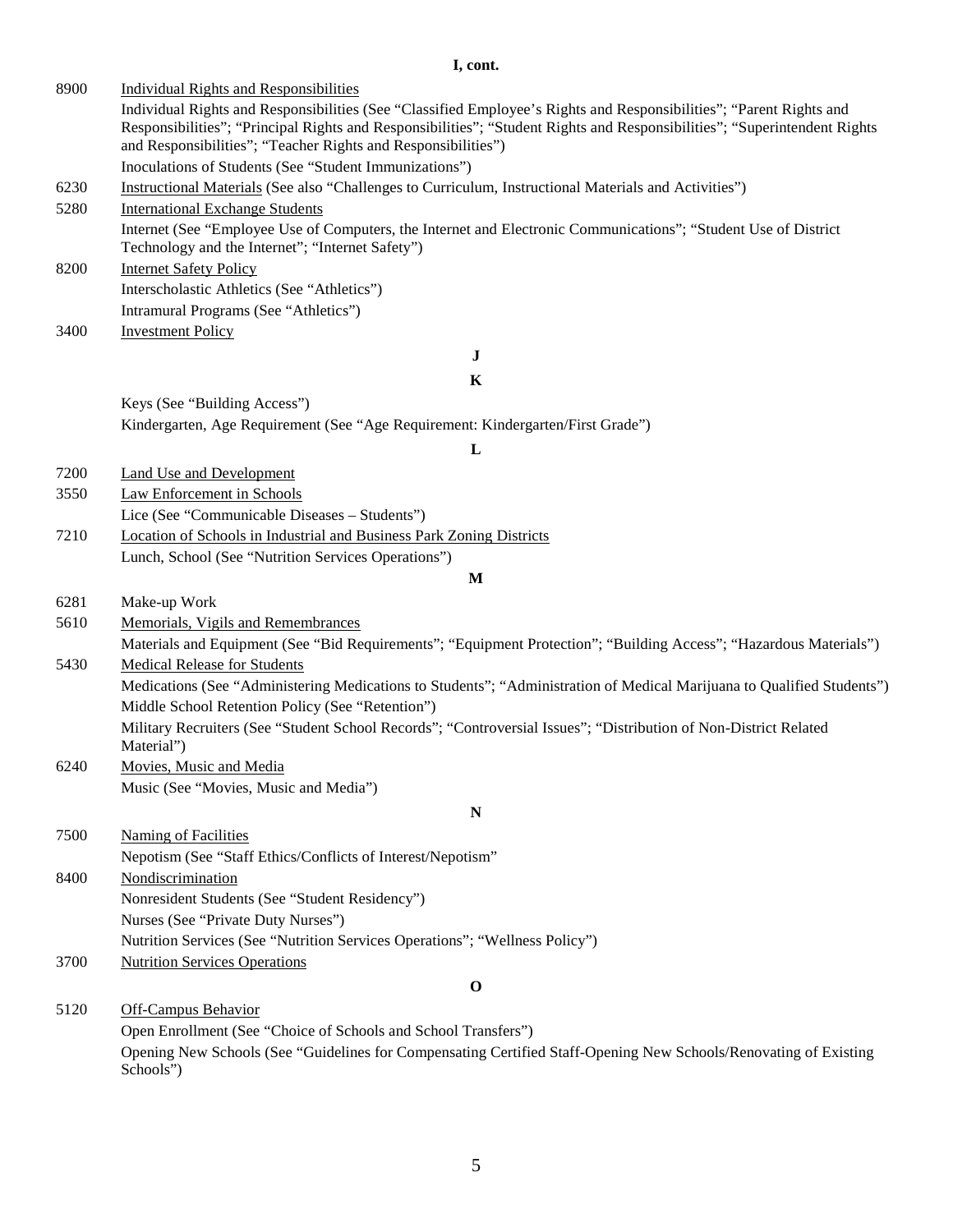**O, cont.**

| 3610 | <b>Operation of District-Owned Small Vehicles</b>                                                                                                                                                                                                                                                                                                                                                                                    |
|------|--------------------------------------------------------------------------------------------------------------------------------------------------------------------------------------------------------------------------------------------------------------------------------------------------------------------------------------------------------------------------------------------------------------------------------------|
|      | Organizations (See "Co-Curricular Student Organizations"; "Parent/Community Engagement in Education"; "Booster<br>Organizations/Parent Groups")                                                                                                                                                                                                                                                                                      |
|      | ${\bf P}$                                                                                                                                                                                                                                                                                                                                                                                                                            |
| 1000 | Parent/Community Engagement in Education                                                                                                                                                                                                                                                                                                                                                                                             |
|      | Parent Organizations (See "Parent/Community Engagement in Education"; "Booster Organizations/Parent Groups")                                                                                                                                                                                                                                                                                                                         |
|      | Parent-Teacher Conferences (See "Reporting Student Progress")                                                                                                                                                                                                                                                                                                                                                                        |
| 5025 | <b>Parental Notice of Dropout Status</b>                                                                                                                                                                                                                                                                                                                                                                                             |
| 8900 | Parent Rights and Responsibilities                                                                                                                                                                                                                                                                                                                                                                                                   |
|      | Parents (See "Student School Records"; "Visitors to Schools"; "Volunteer Authorization"; "Parent Rights and<br>Responsibilities")                                                                                                                                                                                                                                                                                                    |
| 4000 | Personnel, General                                                                                                                                                                                                                                                                                                                                                                                                                   |
| 6100 | Perpetual School Calendar                                                                                                                                                                                                                                                                                                                                                                                                            |
| 6330 | <b>Physical Education Waiver</b>                                                                                                                                                                                                                                                                                                                                                                                                     |
| 5150 | <b>Physical Restraint/Seclusion</b>                                                                                                                                                                                                                                                                                                                                                                                                  |
| 6255 | Pledge of Allegiance                                                                                                                                                                                                                                                                                                                                                                                                                 |
|      | Policies, Waiver of (See "Waiver of Superintendent Policy")                                                                                                                                                                                                                                                                                                                                                                          |
| 1110 | Policy Development, Modification, and Deletion                                                                                                                                                                                                                                                                                                                                                                                       |
| 8500 | Political and Campaign Matters                                                                                                                                                                                                                                                                                                                                                                                                       |
| 6285 | Post-Secondary Planning and Enrollment Options                                                                                                                                                                                                                                                                                                                                                                                       |
|      | Pregnancy (See "Student Pregnancy/Birth Control Issues and Sexual Activity")                                                                                                                                                                                                                                                                                                                                                         |
| 7220 | <b>Preliminary Drawings and Specifications</b>                                                                                                                                                                                                                                                                                                                                                                                       |
| 8900 | <b>Principal Rights and Responsibilities</b>                                                                                                                                                                                                                                                                                                                                                                                         |
|      | Printed Materials, Distribution of (See "Distribution of Printed Materials on School Premises"; "Distribution of Non-<br><b>District Related Materials)</b>                                                                                                                                                                                                                                                                          |
|      | Printing and Duplicating Services (See "Copyright")                                                                                                                                                                                                                                                                                                                                                                                  |
| 5460 | <b>Private Duty Nurses</b>                                                                                                                                                                                                                                                                                                                                                                                                           |
| 3300 | <b>Procurement Policies</b>                                                                                                                                                                                                                                                                                                                                                                                                          |
|      | Professional Growth (See "Expenses and Reimbursement for School District Activities")                                                                                                                                                                                                                                                                                                                                                |
|      | Public (See "Parent/Community Engagement in Education"; "Community Use of District-Owned Facilities"; "Challenges<br>to Curriculum, Instructional Materials and Activities"; "Shared Decision Making"; "Tobacco Policy-Staff and Visitors";<br>Transportation - Use by Senior Citizen Groups"; Visitors to Schools"; Volunteer Authorization"; "Public Records<br>Requests; "Public Conduct on School Property"; "Public Complaint") |
| 1550 | Public Complaint                                                                                                                                                                                                                                                                                                                                                                                                                     |
| 1210 | <b>Public Conduct on School Property</b>                                                                                                                                                                                                                                                                                                                                                                                             |
| 1800 | <b>Public Records Requests</b>                                                                                                                                                                                                                                                                                                                                                                                                       |
|      | Public Relations (See "Parent/Community Engagement in Education")                                                                                                                                                                                                                                                                                                                                                                    |
|      | Pupil Progress (See "Reporting Student Progress")                                                                                                                                                                                                                                                                                                                                                                                    |
|      | Purchases, Authorization of (See "Contracting Authority and Purchasing Authority")                                                                                                                                                                                                                                                                                                                                                   |
|      | Purchasing (See "Procurement Policies"; "Restricted/Prohibited Expenditures")                                                                                                                                                                                                                                                                                                                                                        |
|      | Q                                                                                                                                                                                                                                                                                                                                                                                                                                    |
|      | Questionnaires (See "Distribution of Non-District Related Materials"; "Distribution of Printed Materials on School<br>Premises"; "Surveys and Psychological Services")                                                                                                                                                                                                                                                               |
|      | $\bf R$                                                                                                                                                                                                                                                                                                                                                                                                                              |
|      | Records, Student (See "Student School Records")                                                                                                                                                                                                                                                                                                                                                                                      |
| 8300 | Records Management (See also "Document Control")                                                                                                                                                                                                                                                                                                                                                                                     |
| 6110 | <b>Released Time for Students</b>                                                                                                                                                                                                                                                                                                                                                                                                    |

- 4190 Released Time for Voting<br>6210 Religious Content and Mat
- Religious Content and Materials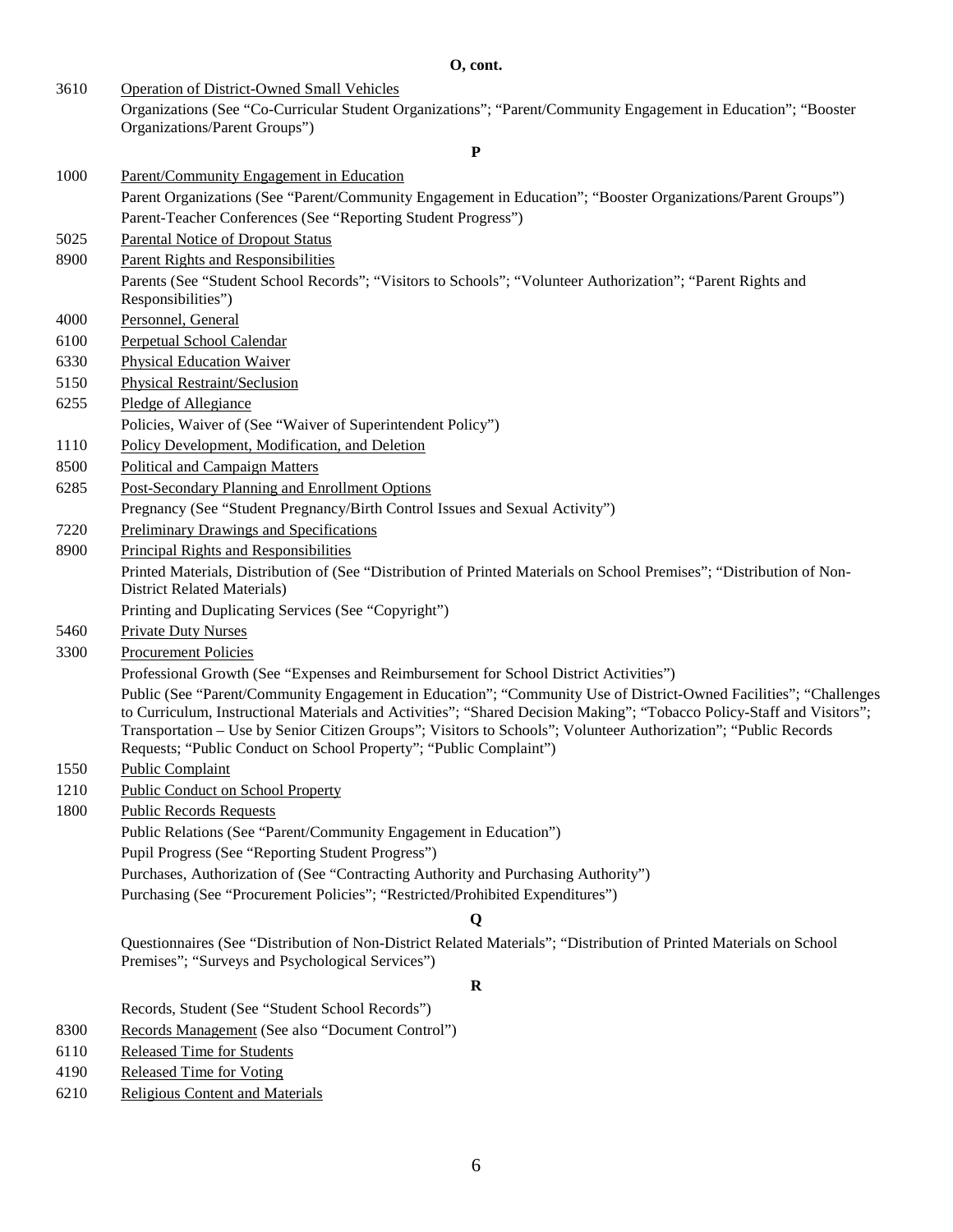#### **R, cont.**

Renovating Existing Schools (See "Guidelines for Compensating Certified Staff-Opening New Schools/Renovating of Existing Schools")

5540 Reporting Child Abuse/Neglect 6310 Reporting Student Progress Research Requests (See "Educational Research") Restraint (See "Physical Restraint/Seclusion") 3200 Restricted/Prohibited Expenditures 6320 Retention 5660 Review of Restriction of Distribution of Printed Materials Rights and Responsibilities (See "Individual Rights and Responsibilities") Route Establishment (See "Student Transportation") **S** 3500 Safe Schools 5250 School Attendance Areas School Calendar (See "Perpetual School Calendar") School Closing (See "Emergency School Closure") School Kitchens (See "Authorized Personnel in School Kitchens") School Lunch Service (See "Nutrition Services Operations") School Transfers (See "Choice of Schools and School Transfers") 5130 Search and Seizure Second Jobs (See "Staff Ethics/Conflicts of Interest/Nepotism") 2100 Selection and Appointment of Administrators Sex Education (See "Controversial Issues") 3540 Sex Offender Information (See also "Student Sex Offenders") 1100 Shared Decision Making Smoking (See "Employee and Visitor Tobacco and Nicotine Use"; "Student Tobacco Possession and Use"; "Tobacco, Nicotine and Controlled Substance Delivery Mechanisms")) Special Education (See "Nondiscrimination") Sports (See "Athletics") 4130 Staff Ethics/Conflicts of Interest/Nepotism Staff Counseling (See "Employee Assistance Program") 4100 Staff Dress, Accessories and Grooming Staff Protection (See "Employee/Authorized Volunteer Protection") 4110 Staff Relations with Students Staff Rights and Responsibilities (See "Individual Rights and Responsibilities") Staff Wellness-Employee Assistance (See "Employee Assistance Program") Student Activities Fees (See "Athletics"; "Student Fees") 6300 Student Assessment 5020 Student Attendance 5110 Student Bullying, Harassment, Hazing, Intimidation and Threatening Behavior Student Choice (See "Choice of Schools and School Transfers") Student Clubs (See "Co-Curricular Student Organizations") 5000 Student Code of Conduct 5040 Student Drug, Alcohol and Controlled Substance Offenses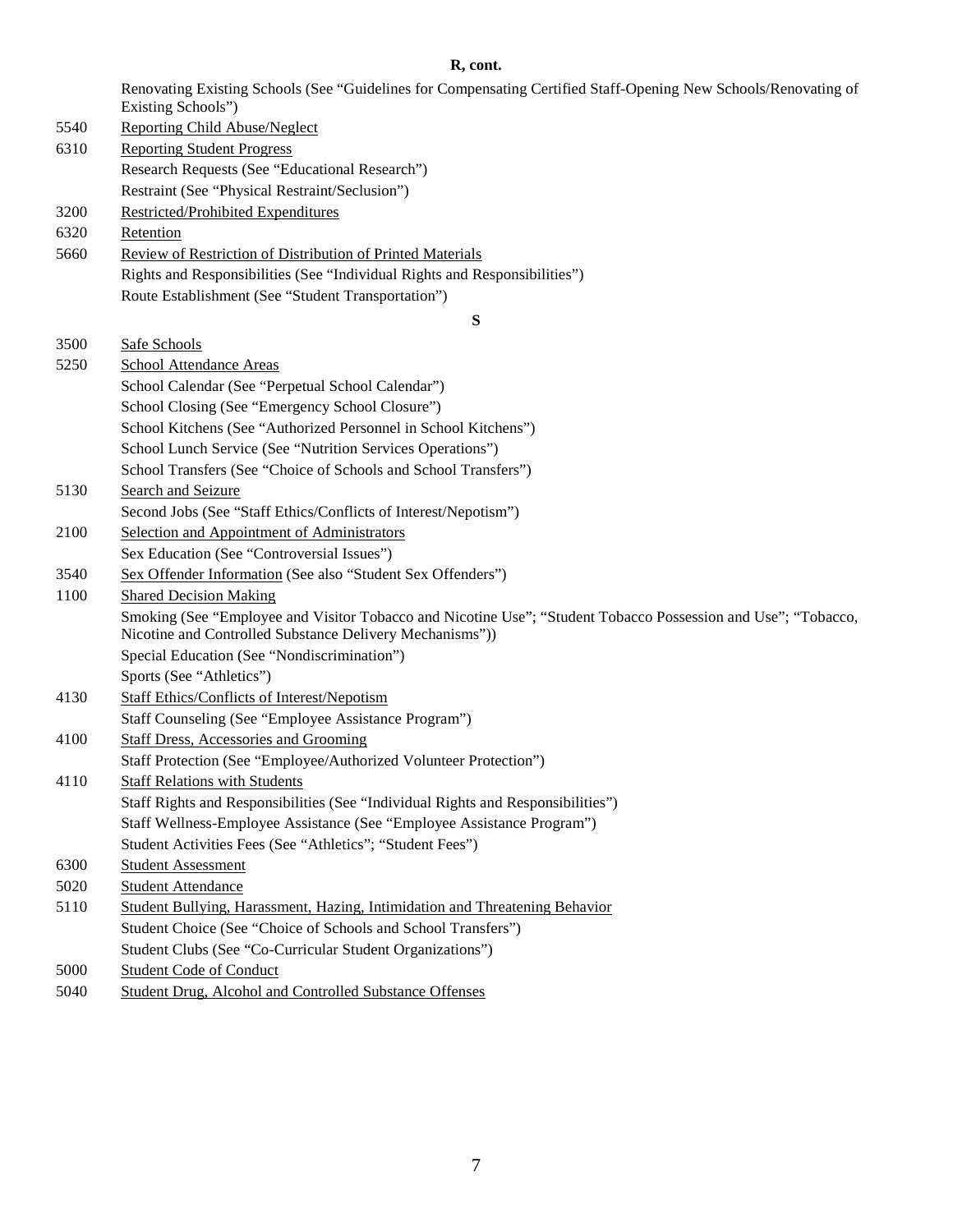## **S, cont.**

|      | Student Discipline (See "Student Code of Conduct"; "Student Due Process")                                                                                                                                                             |
|------|---------------------------------------------------------------------------------------------------------------------------------------------------------------------------------------------------------------------------------------|
| 5060 | <b>Student Dress Code</b>                                                                                                                                                                                                             |
|      | Student Drug Abuse (See "Student Drug, Alcohol and Controlled Substance Offenses")                                                                                                                                                    |
| 5010 | <b>Student Due Process</b>                                                                                                                                                                                                            |
| 5630 | <b>Student Fees</b>                                                                                                                                                                                                                   |
| 6270 | <b>Student Field Trips and Activity Travel</b>                                                                                                                                                                                        |
|      | Student Gangs (See Gangs, Secret Societies, and Disruptive Groups")                                                                                                                                                                   |
| 5090 | <b>Student Habitually Disruptive Behavior</b>                                                                                                                                                                                         |
| 5410 | <b>Student Immunizations</b>                                                                                                                                                                                                          |
|      | Student Organizations (See "Co-Curricular Student Organizations"; "Athletics"; "Student Press")                                                                                                                                       |
|      | Student Participation in Athletics (See "Athletics")                                                                                                                                                                                  |
| 6400 | Student Pregnancy/Birth Control Issues and Sexual Activity                                                                                                                                                                            |
| 6260 | <b>Student Press</b>                                                                                                                                                                                                                  |
|      | Student Publications (See "Student Press")                                                                                                                                                                                            |
|      | Student Release (See "Emergency School Closure and Student Release at Other Than Normal Dismissal Time")                                                                                                                              |
| 5210 | <b>Student Residency</b>                                                                                                                                                                                                              |
| 8900 | <b>Student Rights and Responsibilities</b>                                                                                                                                                                                            |
| 5300 | <b>Student School Records</b>                                                                                                                                                                                                         |
| 5900 | <b>Student Sex Offenders</b>                                                                                                                                                                                                          |
| 5050 | Student Tobacco Possession and Use                                                                                                                                                                                                    |
|      | Student Transfer (See "Choice of Schools and School Transfers")                                                                                                                                                                       |
| 3600 | <b>Student Transportation</b>                                                                                                                                                                                                         |
| 5030 | Student Use of Cell Phones and Other Personal Electronic Devices                                                                                                                                                                      |
| 5035 | Student Use of District Technology and the Internet                                                                                                                                                                                   |
| 5070 | Student Violence, Fights, and Aggressive Behavior                                                                                                                                                                                     |
| 5100 | <b>Student Weapons and Dangerous Items in School</b>                                                                                                                                                                                  |
| 5415 | <b>Students with Food Allergies</b>                                                                                                                                                                                                   |
|      | Substance Abuse (See "Controlled Substance and Alcohol Testing for Employees with Driving Responsibilities";<br>"Employee Use of Drugs, Alcohol or Controlled Substances"; "Student Drug, Alcohol and Controlled Substance Offenses") |
| 5520 | Suicide Assessment                                                                                                                                                                                                                    |
|      | Summer Programs (See "Before and After School Enrichment (BASE) Programs")                                                                                                                                                            |
| 8900 | Superintendent Rights and Responsibilities                                                                                                                                                                                            |
|      | Surveys (See "Surveys and Psychological Services"; "Distribution of Printed Materials on School Premises"; "Distribution<br>of Non-District Related Materials")                                                                       |
| 6510 | <b>Surveys and Psychological Services</b>                                                                                                                                                                                             |
| 3340 | <b>Suspension and Debarment</b>                                                                                                                                                                                                       |
|      | Suspension, Student (See "Student Code of Conduct"; "Student Due Process")                                                                                                                                                            |
|      | т                                                                                                                                                                                                                                     |
|      | Tattoos (See "Gangs, Secret Societies and Disruptive Groups")                                                                                                                                                                         |
| 4170 | Tax Sheltered Annuities and Other Deferred Compensation Arrangements                                                                                                                                                                  |
| 8900 | <b>Teacher Rights and Responsibilities</b>                                                                                                                                                                                            |
|      | Teaching About Controversial Issues (See "Controversial Issues"; "Challenges to Curriculum, Instructional Materials and<br>Activities")                                                                                               |
|      | Textbooks (See "Instructional Materials")                                                                                                                                                                                             |
| 5510 | <b>Threat Assessment</b>                                                                                                                                                                                                              |
| 5045 | Tobacco Nicotine and Controlled Substance Delivery Mechanisms (See also "Student Tobacco Possession and Use";<br>"Employee and Visitor Tobacco and Nicotine Use")                                                                     |
|      | Transfer of Students (See "Choice of Schools and School Transfers")                                                                                                                                                                   |
|      | Transfer of Administrators (See "Administrative Transfers")                                                                                                                                                                           |